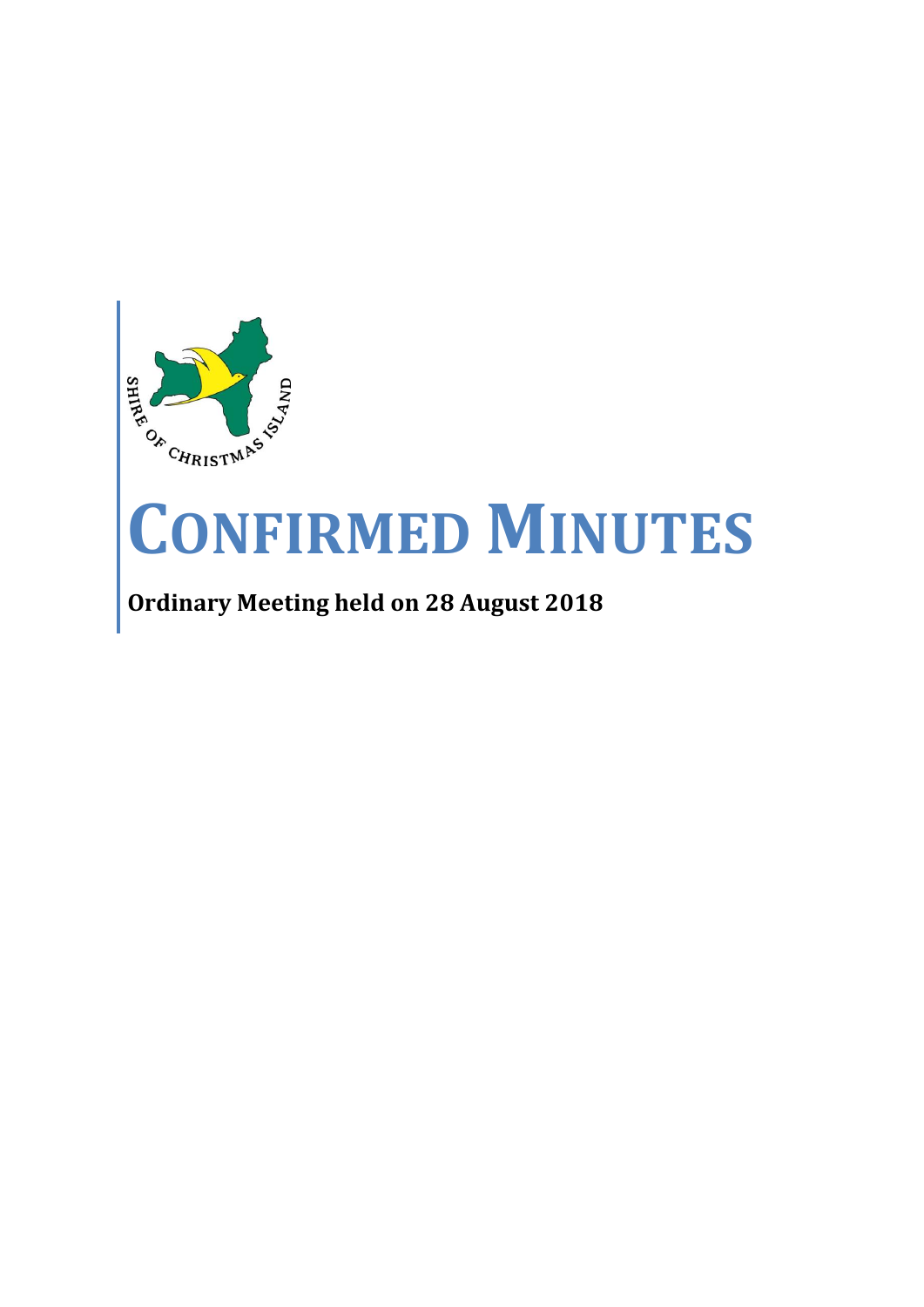

# **Minutes of the Ordinary meeting of the Shire of Christmas Island Council held at the George Fam Chambers at 7.00pm on Tuesday 28 August 2018**

# **Agenda No. Item Page** 1 DECLARATION OF OPENING/ANNOUNCEMENT OF VISITORS 1.1 SHIRE DEPUTY PRESIDENT DECLARED THE MEETING OPEN AT 7.03PM 1  $\overline{2}$ RECORD OF ATTENDANCES/APOLOGIES/LEAVE OF ABSENCE GRANTED/DECLARATION OF FINANCIAL/PROXIMITY & IMPARTIALITY INTERESTS 2.1 RECORD OF ATTENDANCE 2.2 LEAVE OF ABSENCE 2.3 APOLOGY 2.4 DECLARATION OF FINANCIAL/IMPARTIALITY/PROXIMITY INTEREST 1 3 RESPONSE TO PREVIOUS PUBLIC QUESTION TAKEN ON NOTICE 1 1 4 PUBLIC QUESTION TIME 1 5 **APPLICATION FOR LEAVE OF ABSENCE** 5.1 LEAVE OF ABSENCE – CR THOMSON 1 6 PETITIONS/DEPUTATIONS/PRESENTATIONS 1 7 CONFIRMATION OF MINUTES OF PREVIOUS MEETING(S)/BUSINESS ARISING FROM PREVIOUS MEETINGS 7.1 MINUTES OF ORDINARY COUNCIL MEETING HELD ON 24 JULY 2018 7.2 BUSINESS ARISING FROM THE MINUTES OF PREVIOUS MEETINGS  $1 - 2$ 8 ANNOUNCEMENTS BY THE PRESIDING MEMBER WITHOUT DISCUSSION 2 9 COMMITTEE REPORTS 9.1 COMMUNITY WELFARE FUND MANAGEMENT COMMITTEE MEETING 2 10 OFFICER REPORTS 2 10.1 | CHIEF EXECUTIVE OFFICER 10.1.1 MANAGER WORKS, SERVICES AND WASTE 10.1.2 DEVELOPMENT OF AN AGED CARE ROADMAP FOR CHRISTMAS ISLAND 10.1.3 REPORT ON THE BUILDING LICENSES ISSUED IN THE 2<sup>ND</sup> QUARTER 2018 10.1.4 PLANT & MACHINERY RESERVE BUDGET VARIATION 10.1.5 GEOSPATIAL SATELLITE PROJECT 2-3

#### **TABLE OF CONTENTS**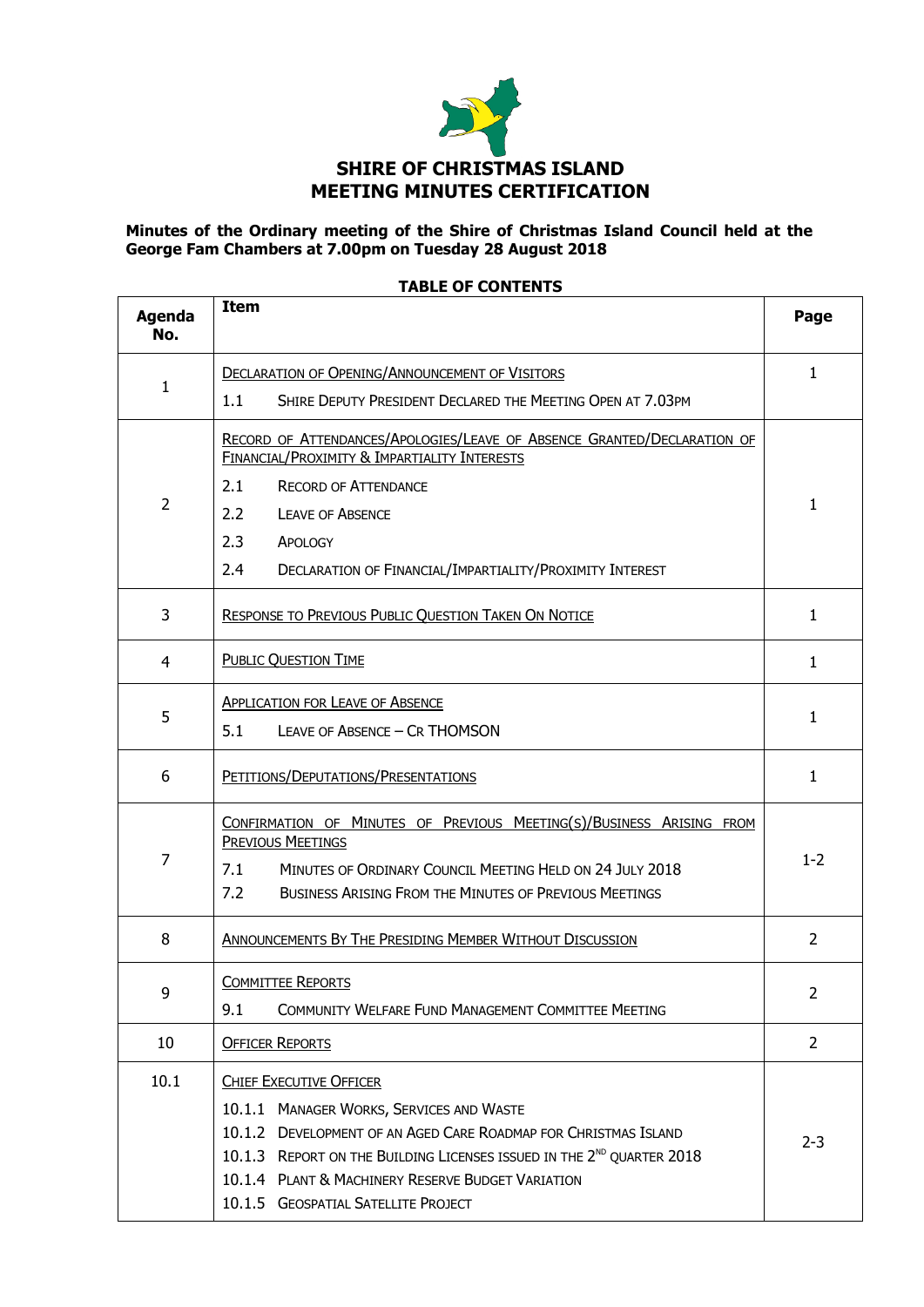| 10.2 | <b>MANAGER FINANCE AND IT</b><br>10.2.1 SCHEDULE OF ACCOUNTS - JUNE 2018<br>10.2.2 FINANCIAL STATEMENTS - JUNE & JULY 2018 | 3 |
|------|----------------------------------------------------------------------------------------------------------------------------|---|
| 10.3 | <b>MANAGER COMMUNITY SERVICES</b><br>10.1.3 20 <sup>TH</sup> ANNIVERSARY SENIORS WEEK SURPLUS CONTRIBUTION                 | 3 |
| 10.4 | <b>MANAGER WORK &amp; SERVICES</b>                                                                                         | 4 |
| 10.5 | <b>MANAGER RECREATIONAL SERVICES</b>                                                                                       | 4 |
| 11   | <b>ELECTED MEMBERS MOTIONS OF WHICH PREVIOUS NOTICE HAS BEEN GIVEN</b>                                                     | 4 |
| 12   | NEW BUSINESS OF AN URGENT NATURE INTRODUCED BY DECISION OF THE MEETING                                                     | 4 |
| 13   | <b>BEHIND CLOSED DOORS</b><br>13.1<br>CEO PERFORMANCE APPRAISAL                                                            | 4 |
| 14   | <b>CLOSURE OF MEETING</b><br>THE SHIRE DEPUTY PRESIDENT CLOSED THE MEETING AT 7.25PM                                       | 4 |
| 15   | DATE OF NEXT MEETING: 25 SEPTEMBER 2018                                                                                    | 4 |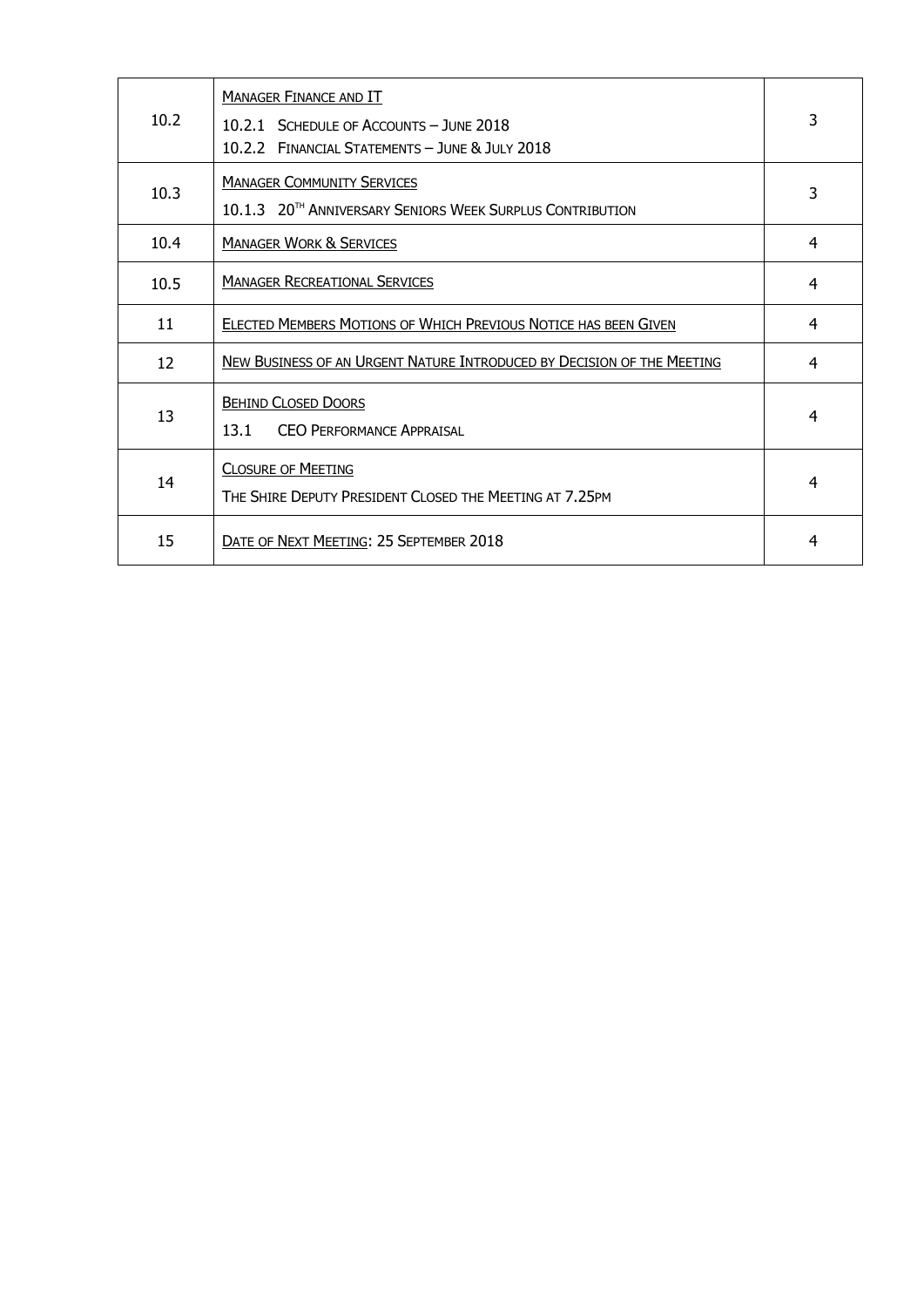

#### **CONFIRMED MINUTES**

**Ordinary Meeting of the Shire of Christmas Island held at the George Fam Chambers at 7.00pm on Tuesday 28 August 2018**

# **1 DECLARATION OF OPENING/ANNOUNCEMENT OF VISITORS**

The Deputy President declared the meeting open at 7.03pm.

## **2 RECORD OF ATTENDANCE/APOLOGIES/LEAVE OF ABSENCE/ DECLARATIONS OF FINANCIAL INTEREST**

2.1 **Record of Attendance**

Deputy President Cr Kee Heng **FOO** Councillors Cr Rosnah **PAL** Cr Azmi **YON** Cr Nora **KOH** Cr Kelvin **LEE** Cr Philip **WOO (7.12pm)** Cr Vincent **SAW** Cr Hafiz **MASLI**

Chief Executive Officer David **PRICE** Manager Finance and Admin **GAN** So Hon Manager Community Services **CHEW** Boon Beng Manager Works & Services Terry **CLARKE** 

Minute Taker **Shikin HASINUDIN** 

# 2.2 **Leave of Absence**

- 2.3 **Apologies –** Manager Recreation Services and Training Officer, Olivier **LINES**
- 2.4 **Declarations of Financial/Impartiality/Proximity Interest**
- **3 RESPONSE TO PREVIOUS PUBLIC QUESTIONS TAKEN ON NOTICE**

# **4 PUBLIC QUESTION TIME**

# **5 APPLICATIONS FOR LEAVE OF ABSENCE**

5.1 Leave of Absence – Cr THOMSON

| <b>Council Resolution</b>                                                                       |                  |                       |
|-------------------------------------------------------------------------------------------------|------------------|-----------------------|
| <b>Moved: Cr YON</b>                                                                            | Seconded: Cr KOH | <b>Res. No: 63/18</b> |
| That the leave of absence application submitted by Cr THOMSON (27/8/18 to 31/8/18) be approved. |                  |                       |

**Carried: 7/0**

# **6 PETITIONS/DEPUTATIONS/PRESENTATIONS**

# **7 CONFIRMATION OF MINUTES OF PREVIOUS MEETINGS/BUSINESS ARISING FROM THE MINUTES OF PREVIOUS MEETINGS**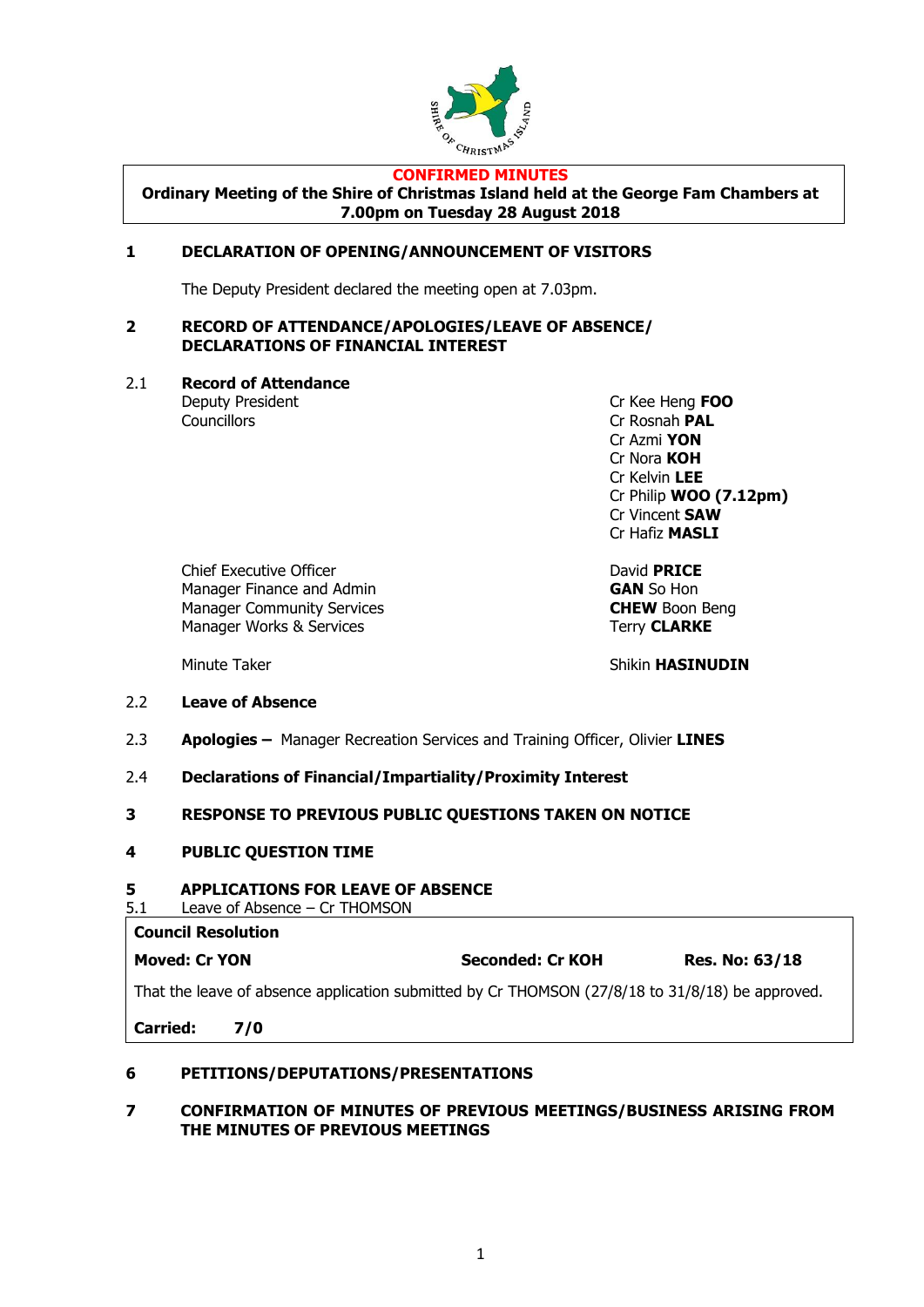## **7.1 Minutes of Ordinary Council Meeting held on 24 July 2018** Members considered the unconfirmed minutes.

|                                                                                                 | <b>Council Resolution</b>                            |                                                                                                                                                                                             |                       |  |  |  |
|-------------------------------------------------------------------------------------------------|------------------------------------------------------|---------------------------------------------------------------------------------------------------------------------------------------------------------------------------------------------|-----------------------|--|--|--|
| <b>Moved: Cr PAL</b>                                                                            |                                                      | Seconded: Cr KOH                                                                                                                                                                            | <b>Res. No: 64/18</b> |  |  |  |
|                                                                                                 |                                                      | That Council adopt the unconfirmed minutes of the 24 July 2018 Council Meeting.                                                                                                             |                       |  |  |  |
| <b>Carried:</b>                                                                                 | 7/0                                                  |                                                                                                                                                                                             |                       |  |  |  |
| 7.2                                                                                             |                                                      | <b>Business Arising from the Minutes of Previous Meetings</b>                                                                                                                               |                       |  |  |  |
| 8                                                                                               | ANNOUNCEMENTS BY PRESIDING MEMBER WITHOUT DISCUSSION |                                                                                                                                                                                             |                       |  |  |  |
| 9<br><b>REPORTS OF COMMITTEES</b><br>9.1<br>Community Welfare Fund Management Committee Meeting |                                                      |                                                                                                                                                                                             |                       |  |  |  |
|                                                                                                 | <b>Council Resolution</b>                            |                                                                                                                                                                                             |                       |  |  |  |
| <b>Moved: Cr YON</b>                                                                            |                                                      | <b>Seconded: Cr LEE</b>                                                                                                                                                                     | <b>Res. No: 65/18</b> |  |  |  |
|                                                                                                 | Meeting held on 20 August 2018 be received.          | That the Confirmed Minutes of the Community Welfare Fund Management Committee Meeting held on<br>17 May 2018 and the Unconfirmed Minutes of the Community Welfare Fund Management Committee |                       |  |  |  |

**Carried: 7/0**

# **10 REPORTS OF OFFICERS**

# **10.1 Chief Executive Officer**

10.1.1 Manager Works, Services and Waste

## **Council Resolution**

#### **Moved: Cr MASLI Seconded: Cr YON Res. No: 66/18**

- 1. Council notes the advertisement of the Manager for Works, Services & Waste, closing 1 October 2018
- 2. Council notes the engagement of LO-GO Appointments for the advertising of that position and the short listing of applicants and the Selection Committee of CEO, Gan So Hon and Chris Su to make and advise Council on the employment of the new Manager for Works, Services and Waste.
- 3. Council endorses the new draft Organisation Structure effective from the date the new manager is employed.

**Carried: 7/0**

10.1.2 Development of an Aged Care Roadmap for Christmas Island

# **Council Resolution**

# **Moved: Cr YON Seconded: Cr KOH Res. No: 67/18**

Council endorses:

- 1. That quality aged care services delivered to Christmas Island residents remains a high priority.
- 2. Acknowledgement and endorsement of the proposed Aged Care Roadmap development process.
- 3. Commitment to working with PRL in the development of the Roadmap.
- 4. Endorsement and supports the development of Roadmap recommendations, operational plan for provision of quality aged care on Christmas Island. This plan would be forwarded to the Commonwealth for incorporation into their 5 year strategic health planning for Christmas Island.
- 5. That Chris Su be the Shire's lead participant working with CIP's consultant in the Aged Care Roadmap development process.

**Carried: 7/0**

# **Cr WOO entered the Chamber at 7.12pm**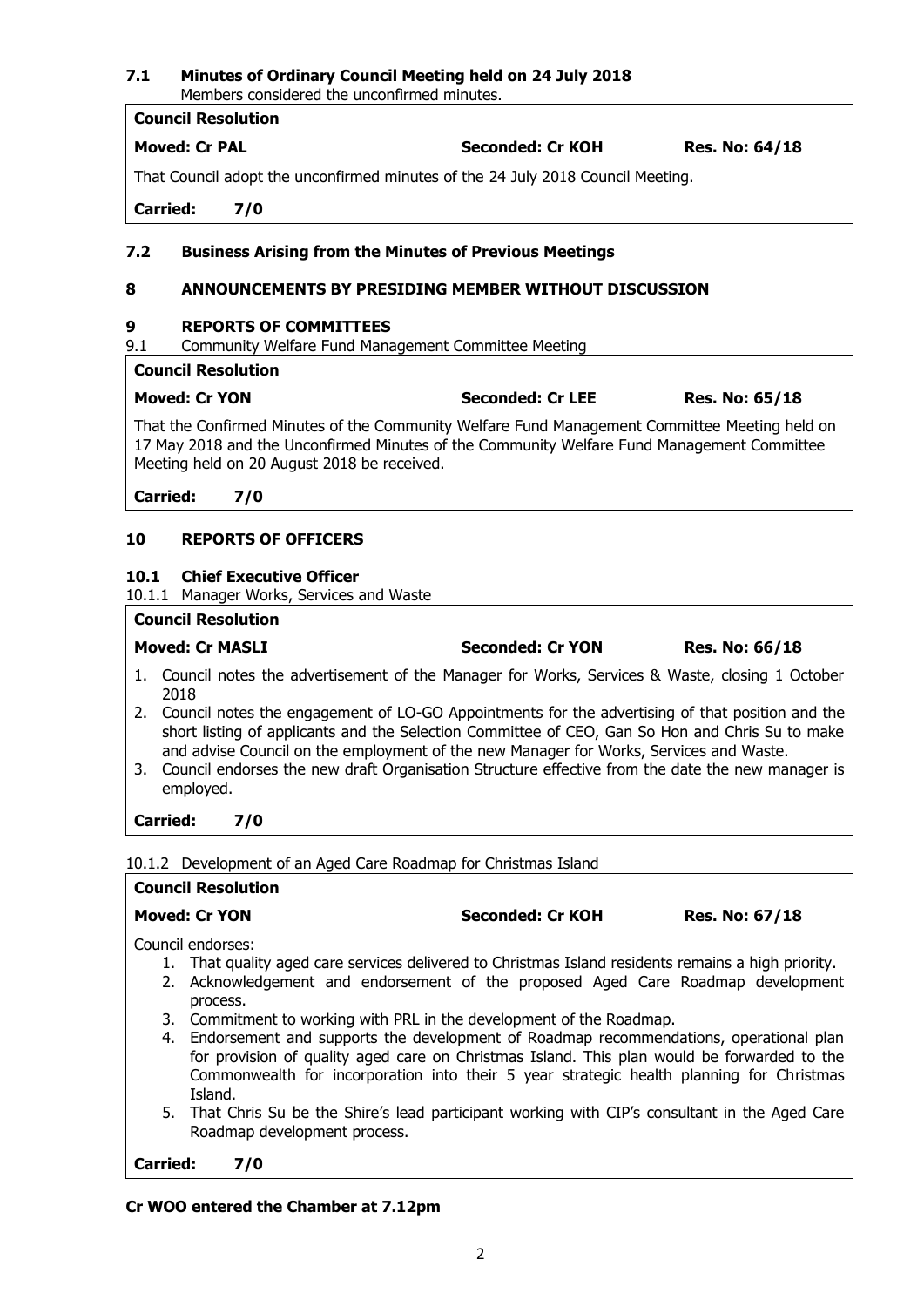|  |  |  |  |  | 10.1.3 Report on the Building Licenses issued in the $2^{nd}$ quarter 2018 |  |  |  |  |  |  |
|--|--|--|--|--|----------------------------------------------------------------------------|--|--|--|--|--|--|
|--|--|--|--|--|----------------------------------------------------------------------------|--|--|--|--|--|--|

| <b>Council Resolution</b>                                                                                            |                                         |                                                                                                                                                                                                                                                                                                                                                                                                                                                                                                                                                                                                                                                                                                                                                                                                      |                       |  |  |
|----------------------------------------------------------------------------------------------------------------------|-----------------------------------------|------------------------------------------------------------------------------------------------------------------------------------------------------------------------------------------------------------------------------------------------------------------------------------------------------------------------------------------------------------------------------------------------------------------------------------------------------------------------------------------------------------------------------------------------------------------------------------------------------------------------------------------------------------------------------------------------------------------------------------------------------------------------------------------------------|-----------------------|--|--|
| <b>Moved: Cr SAW</b>                                                                                                 |                                         | <b>Seconded: Cr PAL</b>                                                                                                                                                                                                                                                                                                                                                                                                                                                                                                                                                                                                                                                                                                                                                                              | <b>Res. No: 68/18</b> |  |  |
|                                                                                                                      | That Council notes the report           |                                                                                                                                                                                                                                                                                                                                                                                                                                                                                                                                                                                                                                                                                                                                                                                                      |                       |  |  |
| <b>Carried:</b>                                                                                                      | 8/0                                     |                                                                                                                                                                                                                                                                                                                                                                                                                                                                                                                                                                                                                                                                                                                                                                                                      |                       |  |  |
|                                                                                                                      |                                         | 10.1.4 Plant & Machinery Reserve Budget Variation                                                                                                                                                                                                                                                                                                                                                                                                                                                                                                                                                                                                                                                                                                                                                    |                       |  |  |
| <b>Council Resolution</b>                                                                                            |                                         |                                                                                                                                                                                                                                                                                                                                                                                                                                                                                                                                                                                                                                                                                                                                                                                                      |                       |  |  |
| <b>Moved: Cr LEE</b>                                                                                                 |                                         | Seconded: Cr KOH                                                                                                                                                                                                                                                                                                                                                                                                                                                                                                                                                                                                                                                                                                                                                                                     | Res. No: 69/18        |  |  |
|                                                                                                                      |                                         | That Council approves a budget variation of \$65,000 from the Plant & Machinery Reserve Fund for the<br>purchase of the 2 <sup>nd</sup> Kubota SSV75 Skid steer/Concrete mixer bucket plus freight.                                                                                                                                                                                                                                                                                                                                                                                                                                                                                                                                                                                                  |                       |  |  |
| <b>Carried:</b>                                                                                                      | 8/0                                     |                                                                                                                                                                                                                                                                                                                                                                                                                                                                                                                                                                                                                                                                                                                                                                                                      |                       |  |  |
| 10.1.5 Geospatial Satellite Project                                                                                  |                                         |                                                                                                                                                                                                                                                                                                                                                                                                                                                                                                                                                                                                                                                                                                                                                                                                      |                       |  |  |
| <b>Council Resolution</b>                                                                                            |                                         |                                                                                                                                                                                                                                                                                                                                                                                                                                                                                                                                                                                                                                                                                                                                                                                                      |                       |  |  |
| <b>Moved: Cr YON</b>                                                                                                 |                                         | <b>Seconded: Cr PAL</b>                                                                                                                                                                                                                                                                                                                                                                                                                                                                                                                                                                                                                                                                                                                                                                              | <b>Res. No: 70/18</b> |  |  |
|                                                                                                                      |                                         | geospatial satellite imagery facility and recognises this is exempt from the requirement for planning<br>and building approval. Further, that the CEO be requested to write to RPS Group advising that the<br>Shire of Christmas Island acknowledges this work, notes that this is exempt from the requirement for<br>planning and building approval but points out to the RPS Group that in conducting the works the<br>proponent should ensure they have due regard for other relevant legislation notably the Environmental<br>Protection Biodiversity Conservation Act requirements and also ensures the structures are designed and<br>structurally certified to withstand the climatic conditions the structures are to be subjected to<br>addressing the provisions NCC BCA Volume Two - 2016 |                       |  |  |
| <b>Carried:</b>                                                                                                      | 8/0                                     |                                                                                                                                                                                                                                                                                                                                                                                                                                                                                                                                                                                                                                                                                                                                                                                                      |                       |  |  |
| 10.2<br>10.2.1                                                                                                       |                                         | <b>Manager Finance &amp; Administration</b><br>Schedule of Accounts - July 2018                                                                                                                                                                                                                                                                                                                                                                                                                                                                                                                                                                                                                                                                                                                      |                       |  |  |
| <b>Council Resolution</b>                                                                                            |                                         |                                                                                                                                                                                                                                                                                                                                                                                                                                                                                                                                                                                                                                                                                                                                                                                                      |                       |  |  |
| <b>Moved: Cr LEE</b>                                                                                                 |                                         | <b>Seconded: Cr MASLI</b>                                                                                                                                                                                                                                                                                                                                                                                                                                                                                                                                                                                                                                                                                                                                                                            | <b>Res. No: 71/18</b> |  |  |
|                                                                                                                      |                                         | That Council approves the expenditure as presented in July 2018 Schedule of Accounts.                                                                                                                                                                                                                                                                                                                                                                                                                                                                                                                                                                                                                                                                                                                |                       |  |  |
| <b>Carried:</b>                                                                                                      | 8/0                                     |                                                                                                                                                                                                                                                                                                                                                                                                                                                                                                                                                                                                                                                                                                                                                                                                      |                       |  |  |
|                                                                                                                      |                                         | 10.2.2 Financial Statements - June & July 2018                                                                                                                                                                                                                                                                                                                                                                                                                                                                                                                                                                                                                                                                                                                                                       |                       |  |  |
| <b>Council Resolution</b>                                                                                            |                                         |                                                                                                                                                                                                                                                                                                                                                                                                                                                                                                                                                                                                                                                                                                                                                                                                      |                       |  |  |
| Moved: Cr WOO                                                                                                        |                                         | <b>Seconded: Cr MASLI</b>                                                                                                                                                                                                                                                                                                                                                                                                                                                                                                                                                                                                                                                                                                                                                                            | <b>Res. No: 72/18</b> |  |  |
| That Council receives the Financial Statements of the June 2018 (unaudited) and July 2018 for the<br>Municipal Fund. |                                         |                                                                                                                                                                                                                                                                                                                                                                                                                                                                                                                                                                                                                                                                                                                                                                                                      |                       |  |  |
| <b>Carried:</b>                                                                                                      | 8/0                                     |                                                                                                                                                                                                                                                                                                                                                                                                                                                                                                                                                                                                                                                                                                                                                                                                      |                       |  |  |
| 10.3                                                                                                                 |                                         | <b>Manager Community Services</b><br>10.3.1 20 <sup>th</sup> Anniversary Seniors Week Surplus Contribution                                                                                                                                                                                                                                                                                                                                                                                                                                                                                                                                                                                                                                                                                           |                       |  |  |
| <b>Council Resolution</b>                                                                                            |                                         |                                                                                                                                                                                                                                                                                                                                                                                                                                                                                                                                                                                                                                                                                                                                                                                                      |                       |  |  |
| <b>Moved: Cr SAW</b>                                                                                                 |                                         | <b>Seconded: Cr WOO</b>                                                                                                                                                                                                                                                                                                                                                                                                                                                                                                                                                                                                                                                                                                                                                                              | <b>Res. No: 73/18</b> |  |  |
|                                                                                                                      | to the Shire's Seniors Activities Fund. | That Council endorse the transfer of $20th$ Anniversary Seniors Week surplus contribution of \$1,806.78                                                                                                                                                                                                                                                                                                                                                                                                                                                                                                                                                                                                                                                                                              |                       |  |  |
| <b>Carried:</b>                                                                                                      | 8/0                                     |                                                                                                                                                                                                                                                                                                                                                                                                                                                                                                                                                                                                                                                                                                                                                                                                      |                       |  |  |